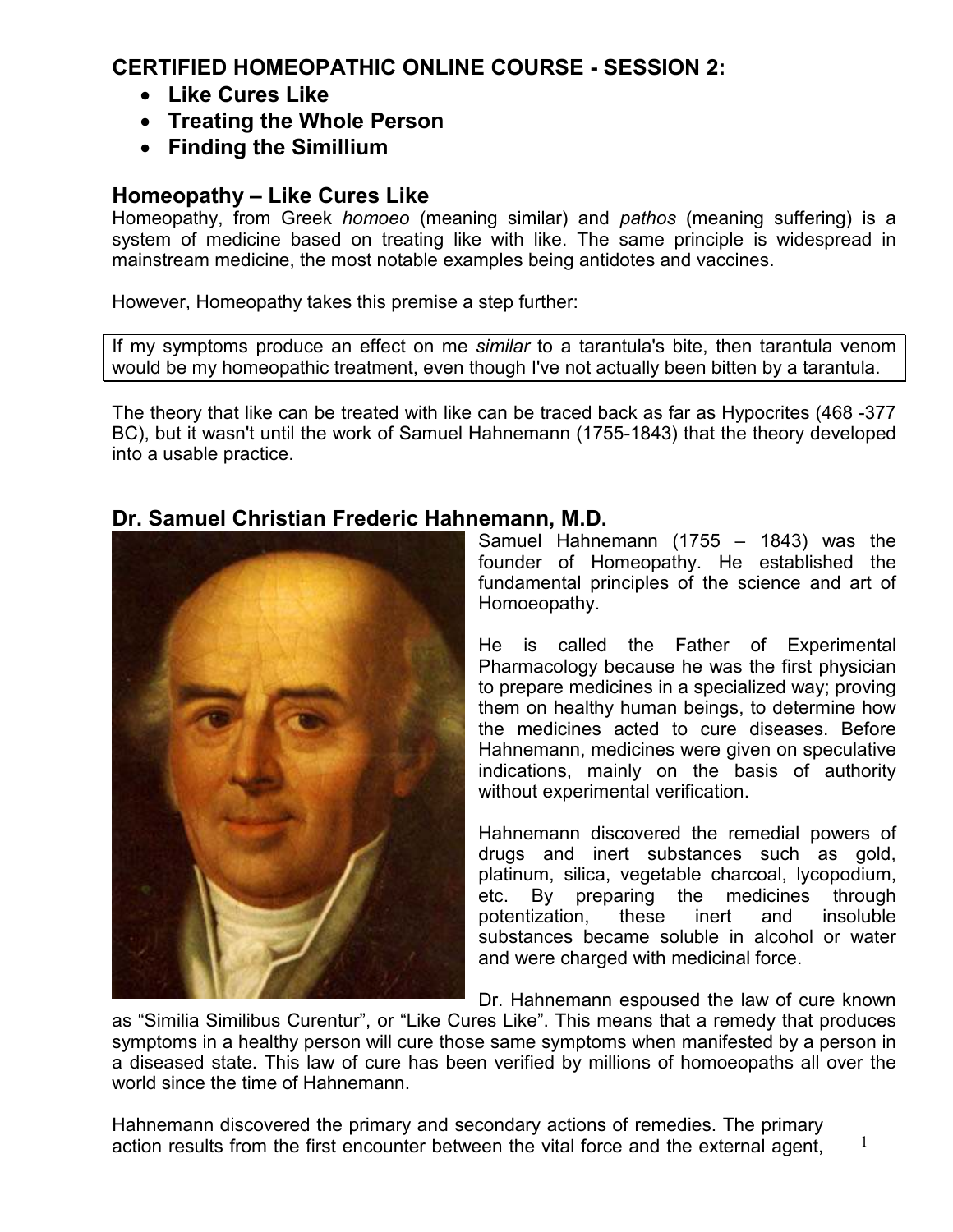and the secondary action is a result of the vital force's reaction to the symptoms of that primary encounter. This discovery led him to the curative powers of poisonous substances.

Dr. Hahnemann described the different aspects of 'acute' and 'chronic' diseases. Acute diseases are transitory; they have a beginning and an end, whereas the chronic diseases are co-existent with life. Either they are present in a manifest or a latent state. From this work came the chronic miasms of Psora, Syphilis, and Sycosis.

Dr. Hahnemann was the progenitor of several modern medical approaches. Deeming the treatment of insane patients to be cruel and harmful, he advised a humane treatment for the insane. He cured many insane patients with homeopathy, and became famous for this success.

Dr. Hahnemann was quick to recognize poor hygiene as a contributory cause to the spread of disease. His success with cholera and typhoid fever was in part due to this recognition. Hahnemann also emphasized the importance of nursing, diet, bed rest, and isolation of patients during epidemic diseases. Hahnemann described 'Noxious' principles as the precursors of certain disease states.

Hahnemann's three major publications illumine the development of homeopathy. In the Organon of Medicine (revised six times), we see the fundamentals laid out. Materia Medica Pura records the exact symptoms of the remedy provings. In his book, "*The Chronic Diseases, Their Peculiar Nature and Their Homoeopathic Cure*", he showed us how the natural diseases become chronic in nature when suppressed by improper treatment.

Dr. Hahnemann treated thousands of difficult and chronic cases that defied the best care from allopaths all over Europe. Thus, he became so famous that physicians from Europe and America came to him for coaching in the new science and art of healing, called Homoeopathy.

Hahnemann's provings consisted in giving doses of various substances to both himself and his healthy volunteers, and noting the effects in detail. For safety reasons, the substances taken were very dilute, and it is here that Hahnemann chanced upon one of the more puzzling aspects of Homeopathy. The more dilute a homeopathic medicine is, the more effective it is in treating illness.

#### **James Tyler Kent**

Hahnemann's work was continued by James Tyler Kent in 1877-78. Kent's interest in Homoeopathic medicine was prompted by his wife's serious illness, which failed to respond to any other form of medicine available at the time. Kent's position as Professor of Anatomy (at the American Medical College, St. Louis) placed him perfectly to observe the effects of substances in precise detail. Kent's research into Homeopathy became his life's work, and he conducted provings on some 650 materials, observing over 64,000 symptoms. Even today, Kent's is still the most widely used repertory in Homeopathy.

The repertory used in this course's remedy finder is based on Kent's, with no additions, but some changes have been necessary in order to make its use easier for the modern day layman, including plain English Terminology, and categorizing symptoms where possible.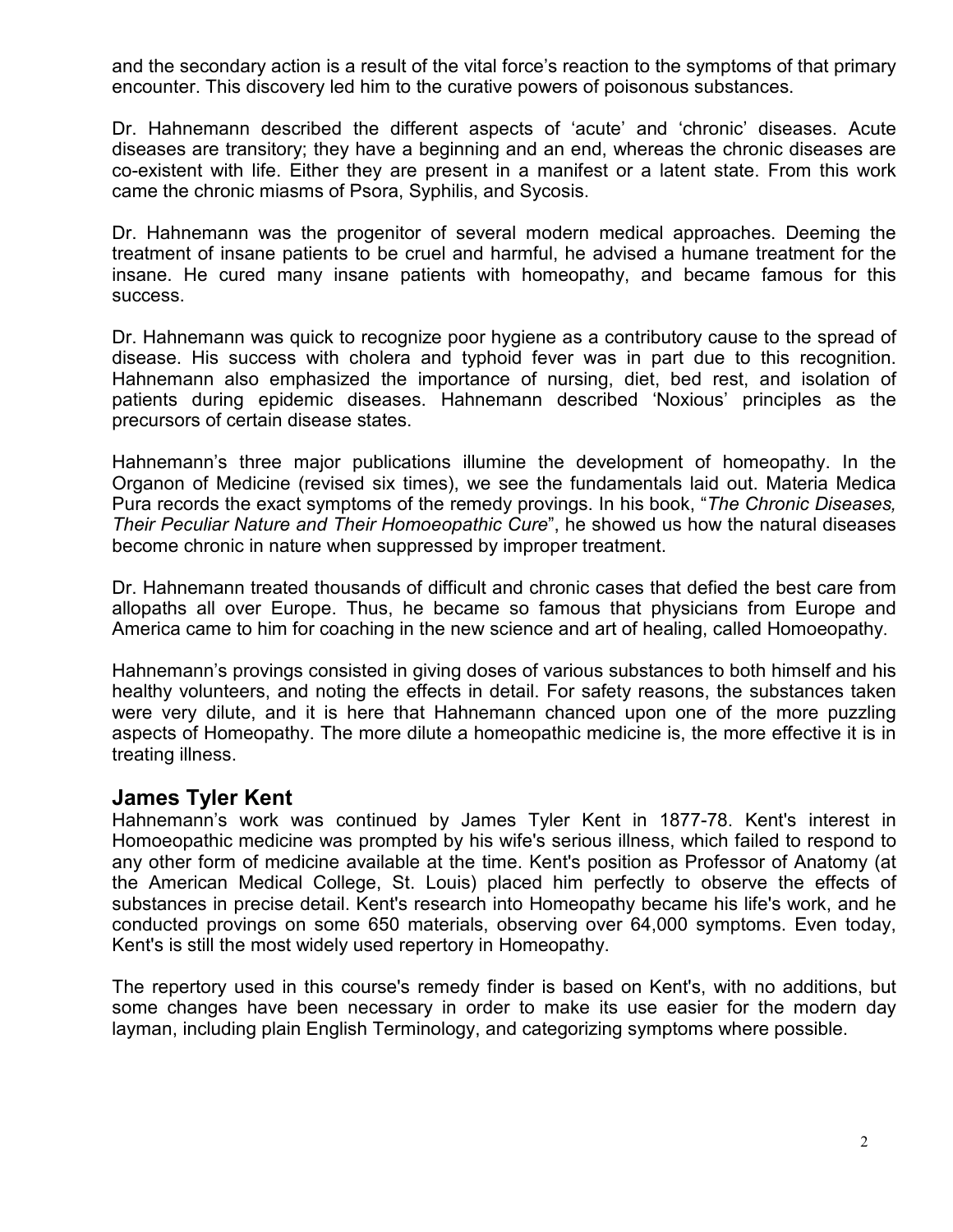## **Classical Homeopathy - Treating the Whole Person**

Classical Homeopathy is a holistic medicine; in other words it aims to treat the whole person. It may seem unusual to those used to allopathic (conventional) medicine, where one medicine is taken for a skin complaint, another for a headache, and yet another for sleeplessness.

If you use the remedy finder frequently, you may find that one particular remedy comes up time and time again for your complaints - however diverse they appear to be.

A common cold, for example, is one virus which produces a myriad of effects, subtly different in different people. Different people with a cold caused by the same virus may exhibit different symptoms. It is for this reason that each case should be assessed by close and careful analysis of all the relevant symptoms.

### **Classical Homeopathy - Finding the Simillimum**

The Simillimum is the single substance which if given to a healthy person would produce exactly the same symptoms as exhibited by the patient.

In addition to the range of symptoms which must be included in a case to find the right homeopathic remedy, precision is also important. For example there are nearly 5,000 headaches in our symptom database; a different remedy may be prescribed depending on when symptoms occur, the type of pain, where in the head it is, what may have bought it on, what other symptoms are experienced, etc.

To find the simillimum manually would involve looking up each symptom, in detail, and producing a grid of remedies and their correlating symptoms, and from there, seeing which remedies occur most frequently and which are stronger for a given symptom.

### The Technique of Finding the Simillimum

This section is focused on the technique of arriving at the simillimum in each case. Three prerequisites in this exercise are:

- 1. To develop the ability to elicit all the relevant (individualizing, characteristic) symptoms of the client,
- 2. To know the peculiar individualizing symptoms of remedies (mental and physical generals) and,
- 3. The ability to identify the remedy whose "genius" or strong, guiding "pathogenetic effect" is a counterpart of the peculiar symptoms of the client.

Unless all these three aspects of the endeavor are practiced to work in unison, the results are bound to be indifferent. It is needless to state that all the three aspects are not exclusive, but are mutually supporting (synergetic). Skill in one aspect contributes to the skillful performance in the other two aspects.

Let us take a few cases and see how the three aspects are complementary and raise the success potential.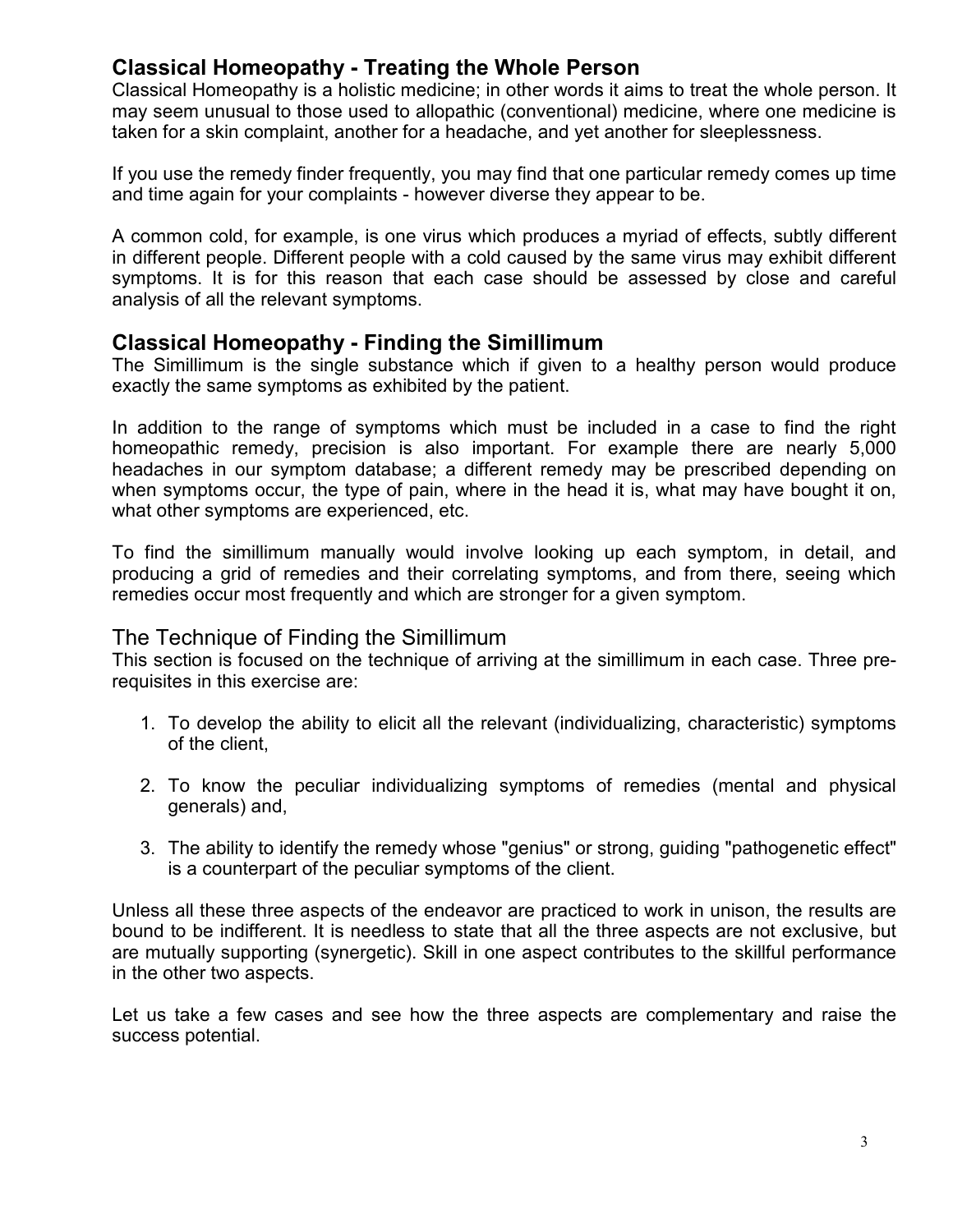#### **Case Study 1:**

Mr. D, aged 56, complained of having sudden attacks of vertigo with falling for a few years. In fact during one such attack his fall resulted in cerebral hemorrhage, from which fortunately he recovered quickly, though his left side hearing was impaired. Under homoeopathic treatment he was feeling better with no episode of falling. Yet, his fears still persisted, and he felt as if he was being pushed from behind by a gust of wind. He also had fear of downward motion (descending stairs) as well as fear of being alone. Someone had to accompany him to protect him from falling. When going through the Synthetic Repertory, the three marked rubrics were at pages 500 (fear of falling), 495 (fear of downward motion), 477 (fear of being alone). All these fears were capped by the fear of failure (499). *Lac-can* was common to these rubrics. As we wanted to make sure that *Lac-can* was really going to be the simillimum, we asked him about his level of self-confidence. He said spontaneously with a sad, painful gesture that right from his childhood he was not brought up in an encouraging atmosphere. Though he was a bright student, his actual worth was not appreciated, and he was looked down upon (318). The result was that although he passed his Engineering degree with credit, he always had an anxiety whether he will succeed in life (fear of failure). This was indeed a case of *Lac-can*. The client has not needed another dose (after two doses of the remedy, 1M were given at 12 hourly intervals), though over eight months have elapsed. And he keeps on regularly reporting, and has not a single episode of the fear of falling.

#### **Case Study 2:**

A girl of seven was brought by her parents at 10.30 at night, on her father's shoulders, with the complaint that she had not eaten any food during the past two days, that she was sluggish. She looked stupefied and listless. We looked at the rubrics "indifferent to pleasure" (p 620), stupefaction (967), and found *Opium* as the common remedy. As it covered sleepiness also, we referred to Phataks materia medica which graphically described the child's condition, viz. "*Fl- acid*; wants nothing, says nothing ails him." There was no history of fright, or any such causation. *Opium* 10M one dose was given; and the child had very good sleep that night and got up cheerful as usual at 9 am. She took a couple of days to regain her appetite.

### **Conclusion:**

When we find a remedy that correctly identifies the mental disposition and condition, which also matches with other peculiar physical symptoms, we can be sure of a rapid and long lasting (permanent) cure. The mind and body are two sides of the same coin and you can approach any of these aspects through the other. The more the knowledge of peculiar, outstanding features of remedies (both mental and physical), the easier and more accurate the prescriptions will be. Admittedly, it is difficult to remember the detailed symptomatology of even the leading remedies.

Hence, familiarization with the Rubrics in the repertory, is the only "easy and sure way out of this difficulty. This is the reason why devoted Homoeopaths are bringing out new and up-todate repertories even surpassing Kent's which for beginners still, however, continues to be the best.

### **Use in the United States**

According to the 2007 National Health Interview Survey, which included a comprehensive survey of complementary and alternative medicine (CAM) use by Americans, an estimated 3.9 million U.S. adults and approximately 900,000 children used homeopathy in the previous year.

4 People use homeopathy for a range of health concerns, from wellness and prevention, to the treatment of diseases and conditions such as allergies, asthma, chronic fatigue syndrome, depression, digestive disorders, ear infections, headaches, and skin rashes.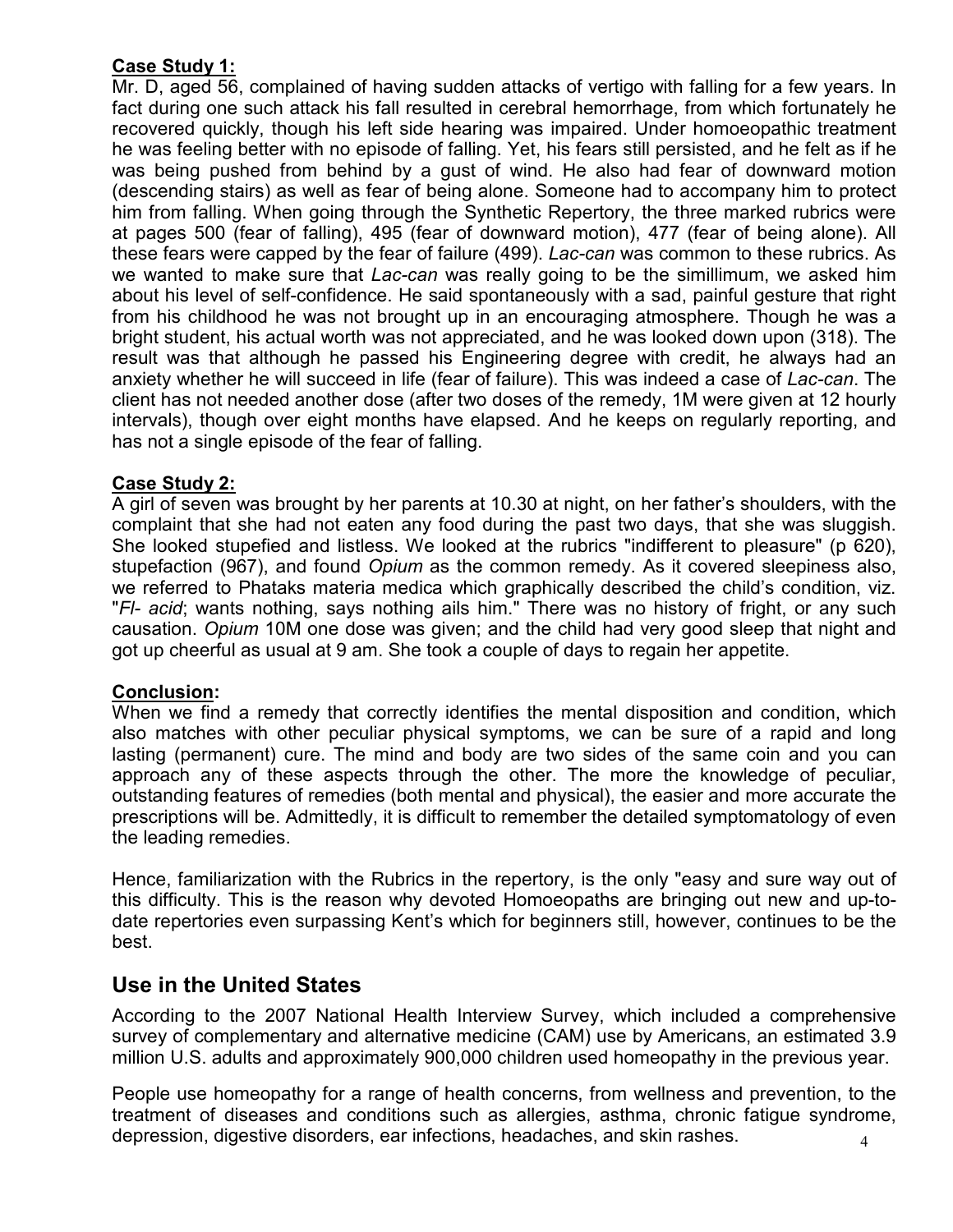#### **CERTIFIED HOMEOPATHY ONLINE COURSE - SESSION 2 – QUESTION & ANSWERS**

| NAME:    |  |  |
|----------|--|--|
| ADDRESS: |  |  |
|          |  |  |
| PHONE:   |  |  |
| FAX:     |  |  |
| E-MAIL:  |  |  |

Please be sure to fill out the information above, complete the test and e-mail or fax it back to us at iridology@netzero.net or 530-878-1119. We will grade your question & answer session and will let you know if we have any questions or concerns.

- 1. Go onto the web and find the HOMŒOPATHIC MATERIA MEDICA by William BOERICKE, M.D. Click on the REPERTORY. Click on "stomach" then on "hyperacidity". How many remedies are listed for hyperacidity of the stomach?
- 2. Acute diseases are co-existent with life; they have a beginning and an end, whereas chronic diseases are transitory. T/F? Why did you answer the way you answered?

- 3. The more dilute a homeopathic medicine is, the more effective it is in treating illness. T/F
- 4. What does it mean when we say it is holistic medicine?

5. To find the simillimum manually would involve what steps?